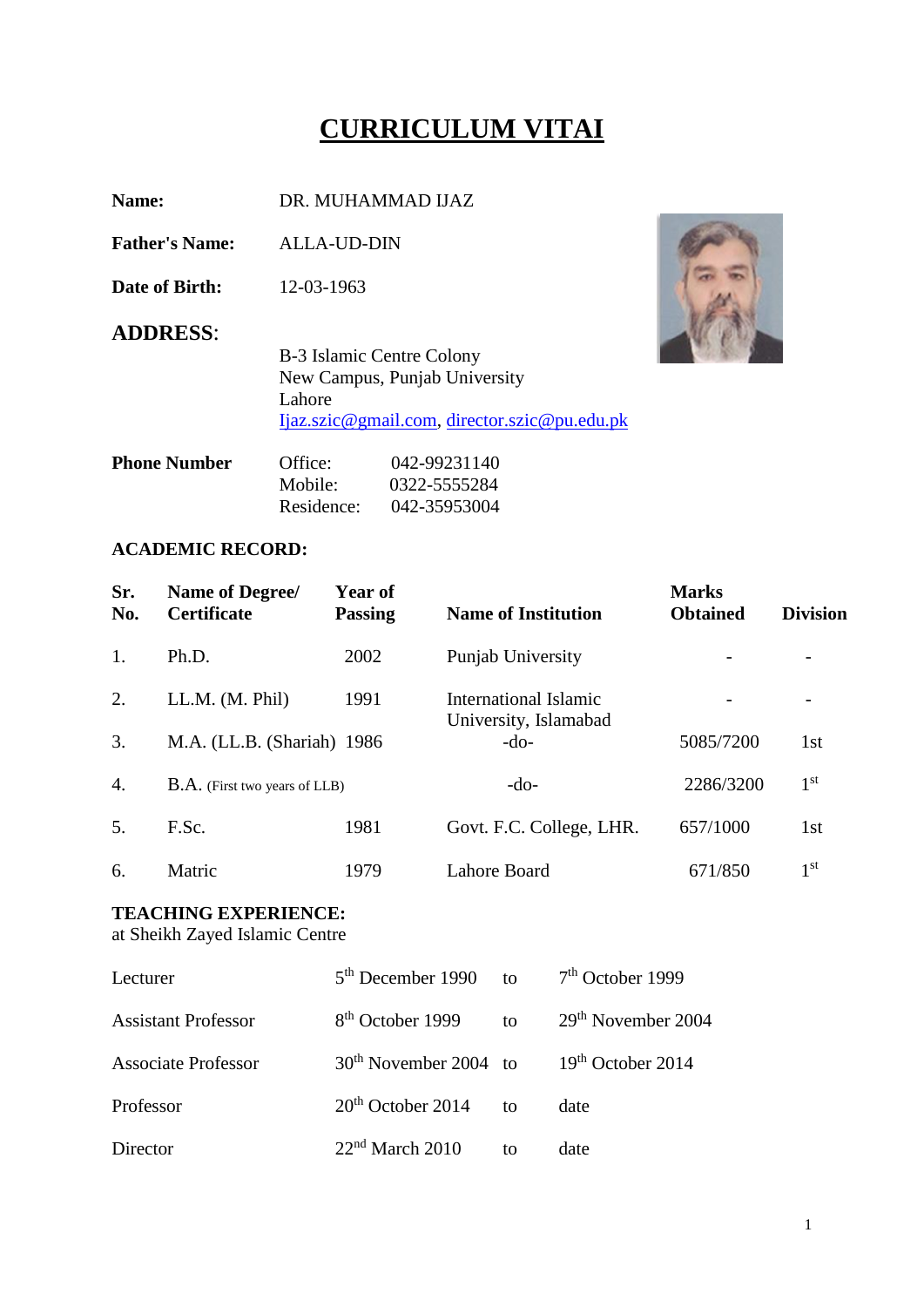### **TRAINING ATTENDED:**

Staff Development Workshop for University Teachers arranged by HEC at Institute of Administrative Sciences, University of the Punjab from 08-06-2005 to 06-07-2005.

### **RESEARCH PAPER PUBLISHED IN JOURNALS**

- **العشر و جمعہ فی قانون الزکاۃ الباکستانی 1.** Al-Adwa, SZIC, PU, ISSN 1995-7904, Category Y, March 1993, Volume No.02, Issue No.01, page No.11 to 14.
- **االحکام االسالمیھ فی دساتیر الباکستان 2.** Al-Adwa, SZIC, PU, ISSN 1995-7904, Category Y, February 1994, Volume No.03, Issue No.04, page No.35 to 41.
- **3. Istihsan and its comparison with Equity**  Al-Adwa, SZIC, PU, ISSN 1995-7904, Category Y, September 1994, Volume No.03, Issue No.05, page No.18 to 29.
- **المستحقون للزکاۃ واصنافھم 4.** Al-Adwa, SZIC, PU, ISSN 1995-7904, Category Y, September 1995, Volume No.04, Issue No.06, page No.01 to 09.
- **مارک اپ کی شرعی حیثیت 5.**

Al-Adwa, SZIC, PU, ISSN 1995-7904, Category Y, January 2000, Volume No.10, Issue No.13, page No.67 to 78.

- **اسالم کا عدالتی نظام 6.** Al-Adwa, SZIC, PU, ISSN 1995-7904, Category Y, June 2001, Volume No.11, Issue No. 15, page No.119 to 141.
- **خبر واحد سے استنباط حکم اور فقہا کی شرائط 7.** Al-Qalam, Dept. of Islamic Studies, PU, LHR , ISSN 2071-8683, Category Y, December 2004, Volume No.08, Issue No.08, page No.75 to 86.
- **قیدی کے حق وظیفہ زوجیت کی شرعی حیثیت 8.** Minhaj, Diyal Singh Trust Library, Lahore, Jan. to June 2005, Volume N o.21, Issue No.1, page No.152 to 161. (Approved by Board of Studies)
- **قید کی اقسام اور انکا شرعی حکم 9.** Al-Qalam, Dept. of Islamic Studies, PU, LHR, ISSN 2071-8683, Category Y, December 2005, Volume No.09, Issue No.09, page No. 87 to 110.
- **سزائے قید کی شرعی حیثیت 10.** Al-Adwa, SZIC, PU, ISSN 1995-7904, Category Y, January 2005, Volume No.15, Issue No.22, page No.97 to 115.
- **قیدی کے حقوق اور اسالمی تعلیمات 11.** Al-Adwa, SZIC, PU, ISSN 1995-7904, Category Y, June 2009, Volume No.23, Issue No.31, page No.77 to 85.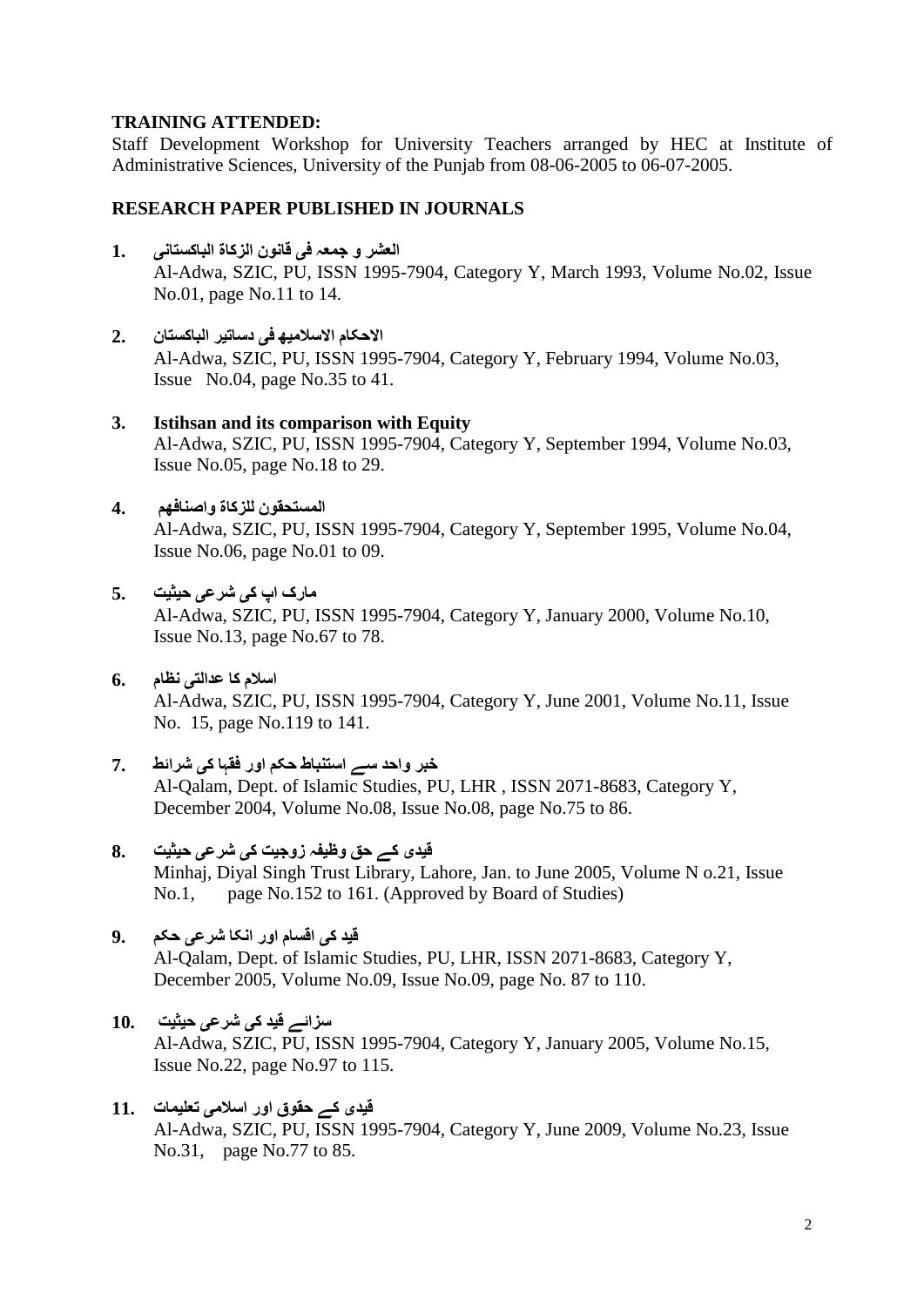**شریعت اور قانون میں سزا کا تصور 12.**

Al-Qalam, Dept. of Islamic Studies, PU, LHR, ISSN 2071-8683, Category Y, December 2009, Volume No.14, Issue No.14, page No.01 to 13.

- **13. Classification of Hukm Shar'i and Comprehensiveness of Shariah**  Al-Adwa, SZIC, PU, ISSN 1995-7904, Category Y, December 2009, Volume No.24, Issue No.32, page No.01 to 07.
- **14. Intellectual Dialogue on Islamic Banking** Al-Qalam, Dept. of Islamic Studies, PU, LHR, ISSN 2071-8683, Category Y, June 2010, Volume No.15, Issue No.01, page No.01 to 15.
- **دلیل کی قطعیت وظنیت کا احکام شرعیہ پر اثر 15.** Al-Adwa, SZIC, PU, ISSN 1995-7904, Category Y, June 2010, Volume No.25, Issue No.33, page No.57 to 66.
- **قانون اور اخالق کا باہمی تعلق اور اسالمی تعلیمات 16.** Al-Adwa, SZIC, PU, ISSN 1995-7904, Category Y, December 2010, Volume No.25, Issue No.34, page No.251 to 261.
- **تحقیق حدیث میں شیخالبانی پر اعتراضات اور ان کا غیر جانبدارانہ تجزی 17.** Al-Adwa, SZIC, PU, ISSN 1995-7904, Category Y, December 2011, Volume No.26, Issue No.36, page No.67 to 88.
- **قانون الزکاۃ والعشر الباکستانی 18.** Al-Adwa, SZIC, PU, ISSN 1995-7904, Category Y, June 2011, Volume No.26, Issue No.35, page No.219 to 224.
- **19. Islamic Concept of Legal Person (An Analytical Study)** Pakistan Journal of Islamic Research, Islamic Research Centre, BZU, Multan, ISSN 2070-6326, Category Y, June 2011, volume No.07, Page No. 55 to 64.
- **20. Pronouncement of Talaq in Muslim Family Laws Ordinance 1961**  Al-Idah, SZIC, University of Peshawar, ISSN 2075-0307, Category Y, December 2011, Volume No.NIL, Issue No.23, page No.13 to 27.
- **تجارتی معامالت میں قبضہ کی شرعی حیثیت 21.** Al-Adwa, Place: SZIC, PU, Lahore, ISSN: 1995-7904, Category: Y, December 2012, Volume No. 27, Issue No.38, Page No.135 to 158.
- **دوِر حاضر میں داراالسالم و دارالحرب کا تصور 22.** Al-Adwa, Place: SZIC, PU, Lahore, ISSN: 1995-7904, Category: Y, June 2013, Volume No. 28, Issue No.39, Page No. 183 to 208.
- **امام عبدالوہاب شعرانی کا نظریہ تطبیق 23.** Pakistan Journal of Islamic Research, Islamic Research Centre, BZU, Multan, ISSN 2070-6326, Category Y, June 2013, volume No.11, Page No.81 to 118.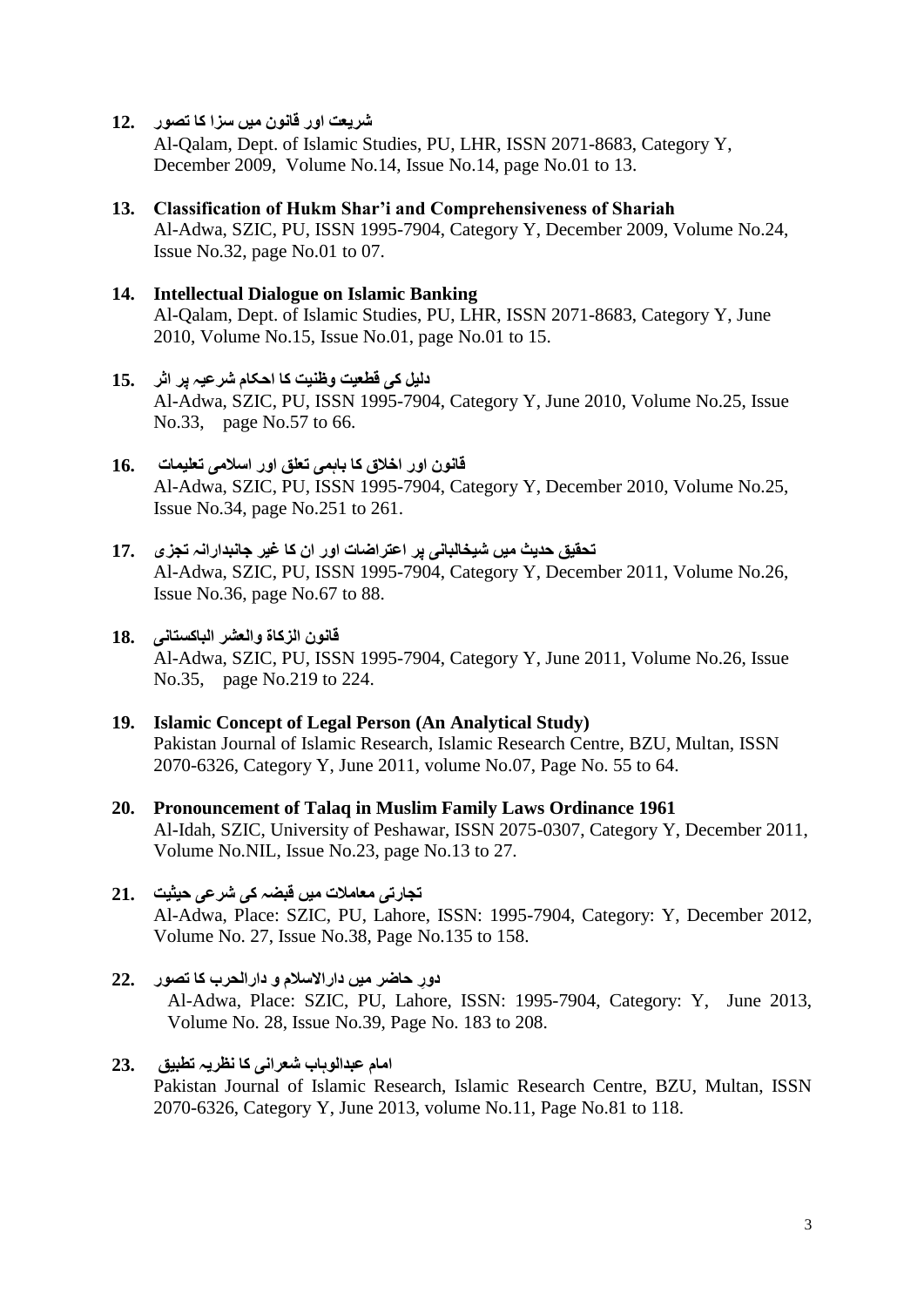**24. Classical Jurists Perspective of Entitlement of Profit in Mudarabah: How and Who Really Deserves?**

Al-Qalam, Dept. of Islamic Studies, PU, LHR, ISSN 2071-8683, Category Y, June 2013, Volume No.18, Issue No.02, page No.01 to 10.

- **تطبیق بین المذاہب االربعہ )شاہ ولی ہللا کا نقطہ نظر( 25.** Maarif-e-Islami, Place: Faculty of Arabic & Islamic Studies, AIOU, Islamabad, ISSN: 1992-8556, June 2013, Volume No. 11, Issue No.01, Page No.53 to 72.
- **فقہی اختالف: امام شعرانی اور شاہ ولی ہللا کے نظریات کا تقابلی مطالعہ 26.** Al-Adwa, Place: SZIC, PU, Lahore, ISSN: 1998-4472, Category: Y, December 2013, Volume No. 28, Issue No.40, Page No.111 to 130.
- **معالم السنن میں امام خطابی کا منہج واسلوب 27.** Al-Idah, SZIC, University of Peshawar, ISSN 2075-0307, Category Y, Date December 2013, Volume No.NIL, Issue No.27, page No.15 to 34.
- **فقہ اسالمی میں تطبیق اور اس کی فکری بنیادیں 28.** Jihat al Islam, Faculty of Islamic Studies, PU, LHR, ISSN 2071-8683, Category Y, June 2014, Volume No.07, Issue No.02, page No.69 to 87.
- **شراکت و مضاربت اور جدید معاشی مسائل 29.** Al-Qalam, Dept. of Islamic Studies, PU, LHR, ISSN 2071-8683, Category Y, June 2014, Volume No.19, Issue No.01, page No.01 to 10.
- **30. Progression of Modarabah Rules in the Formative Period of Sunni's Legal Text** Al-Adwa, Place: SZIC, PU, Lahore, ISSN: 1995-7904, Category: Y, June 2014, Volume No. 29, Issue No.41, Page No. 13 to 24.
- **فائل کی بنیاد پر زمین کی مروجہ تجارت کی شرعی حیشیت 31.** Al-Adwa, Place: SZIC, PU, Lahore, ISSN: 1998-4472, Category: Y, December 2014, Volume No. 29, Issue No.42.
- **سودی نظام معشیت میں اسالمی بینکاری 32.** Al-Adwa, Place: SZIC, PU, Lahore, ISSN: 1998-4472, Category: Y, June 2015,
- **معالم السنن اور اصطالحات حدیث 33.** Jihat al Islam, Faculty of Islamic Studies, PU, LHR, ISSN 2071-8683, Category Y, June 2015,
- **34. Inclusion Assets as Capital in mudarabah contrct in perspective of classical Muslim Jurists** Jihat al Islam, Faculty of Islamic Studies, PU, LHR, ISSN 2071-8683, Category Y, December 2015,
- **35. [Authoritative Position of Investor and Scope of liability in Modarabah contract:](http://www.szic.pk/journal/dec2015/5.pdf)  [Classical and Contemporary Jurists Perspective](http://www.szic.pk/journal/dec2015/5.pdf)** Al-Idah, SZIC, University of Peshawar, ISSN 2075-0307, Category Y, December 2015, Volume No.NIL, Issue No.31, page No.74 to 83.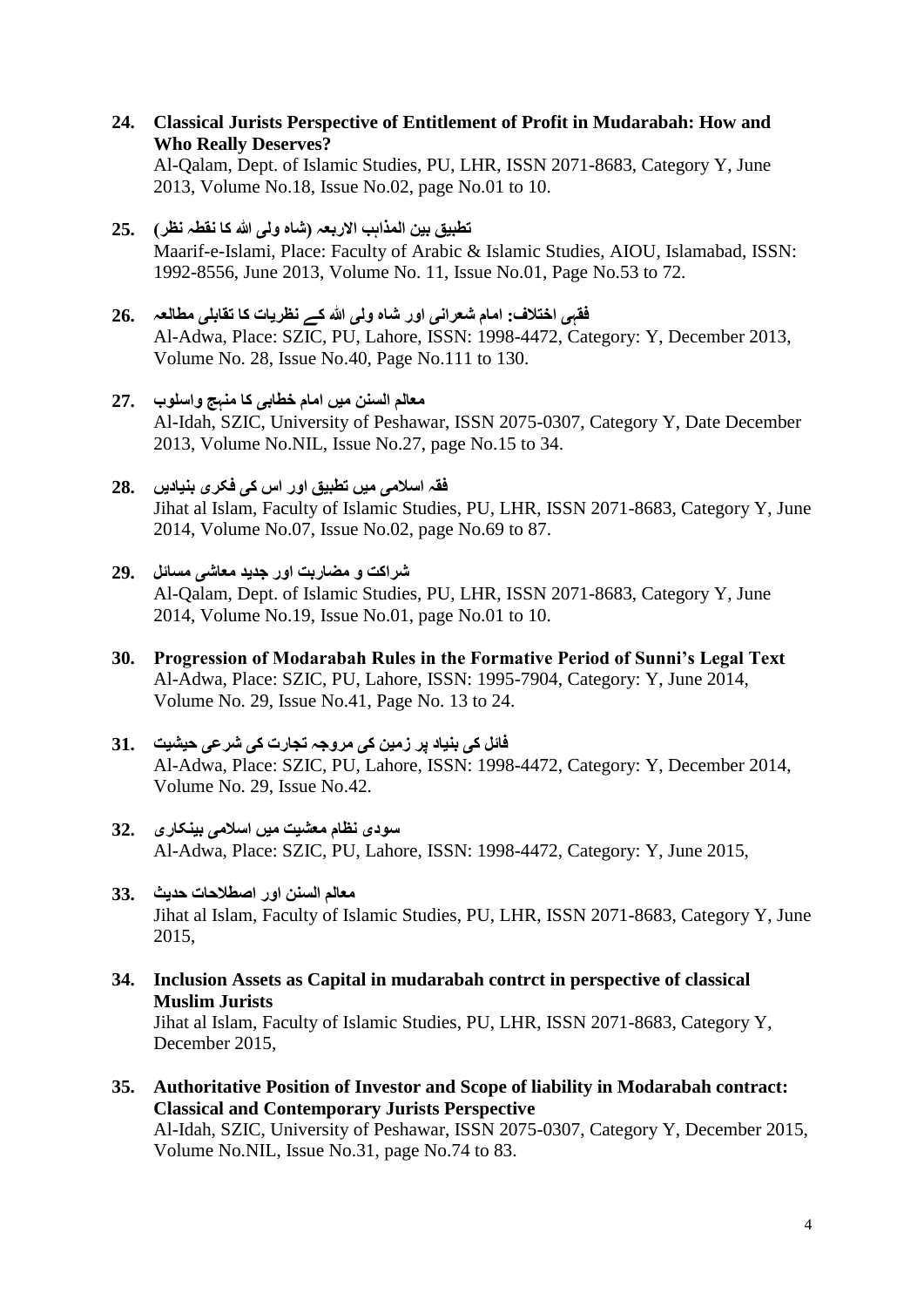- **سودی نظام معیشت میں اسالمی بینکاری: ایک سراب یا حقیقت؟ 36.** Al-Adwa, Place: SZIC, PU, Lahore, ISSN: 1998-4472, Category: Y, December 2015, Volume No. 30, Issue No. 44.
- **امام شافعی کا منہج اصول فقہ 37.** Al-Adwa, Place: SZIC, PU, Lahore, ISSN: 1998-4472, Category: Y, June 2016, Volume No. 01, Issue No.45, pages No 135 to 154.
- **38. The Nature and scope of liability of Rab al Maal and Mudarib in contract of Modaraba: The Perception of Muslim Jurists** Al-Qalam, Dept. of Islamic Studies, PU, LHR, ISSN 2071-8683, Category Y, December 2016, Volume No.21, Issue No.02.
- **صرف زکٰوۃ فی سبیل ہللا معاصر تشریحات ۔ ایک مطالعہ 39.** Jihat al Islam, Faculty of Islamic Studies, PU, LHR, ISSN 2071-8683, Category Y, December 2016, Volume No.10, Issue No.01.
- **امام خطابی کی اعالم الحدیث، تعارف ، منہج و اسلوب اور امتیازی خصوصیات 40.** Pakistan Journal of Islamic Research, Place: Baha ud Din Zakarya University, Multan, ISSN: 2070-0326, Category: Y, December 2016, Volume No. 17, Issue No.02, pages No 45 to 60.
- **شاہ ولی ؒہللا کا روحانی مقام و مرتبہ )شاہ صاحؒب کی مصنفات کی روشنی میں( 41.** Jihat al Islam, Faculty of Islamic Studies, PU, LHR, ISSN 2071-8683, Category Y, Jan-June 2017, Volume No.10, Issue No.02, pages No 261 to 286.
- **ؒی کے نزدیک ائمہ فقہ کے مابین اختالفات کی شرعی حیثیت 42. امام شعران** Al-Adwa, Place: SZIC, PU, Lahore, ISSN: 1998-4472, Category: Y, June 2017, Volume No. 32, Issue No. 47, pages No  $1$  to  $10$ .
- **ؒی اور شاہ ولی ہللاؒ کے اسالی ِب تطبیق 43. فقہی اختالفات کے مابین امام شعران** Al-Idah, SZIC, University of Peshawar, ISSN 2075-0307, Category Y, December 2017, Volume No.NIL, Issue No.35, page No.149 to 170.
- **امام طحاوؒی اور فن جرح و تعدیل )مشکل ا ٓالثار کا اختصاصی مطالعہ( 44.** Al-Qalam, Dept. of Islamic Studies, PU, LHR, ISSN 2071-8683, Category Y, April 2018, Volume No.23, Issue No.S.1, page No.103 to 127.
- **قواعد لغویہ اصولیہ اور تفسیر قرآن )واضح الدالتہ الفاظ کے تناظر میں( 45.** Jihat al Islam, Faculty of Islamic Studies, PU, LHR, ISSN 2071-8683, Category Y, July-December 2018, Volume No.13, Issue No.01.
- **46. Ghareeb ul Hadith of Imam Khattabi (Introduction, methodology and characteristics)** Al-Idah, SZIC, University of Peshawar, ISSN 2075-0307, Category Y, December 2019, Volume No.37, Issue No.02, page No.28 to 50.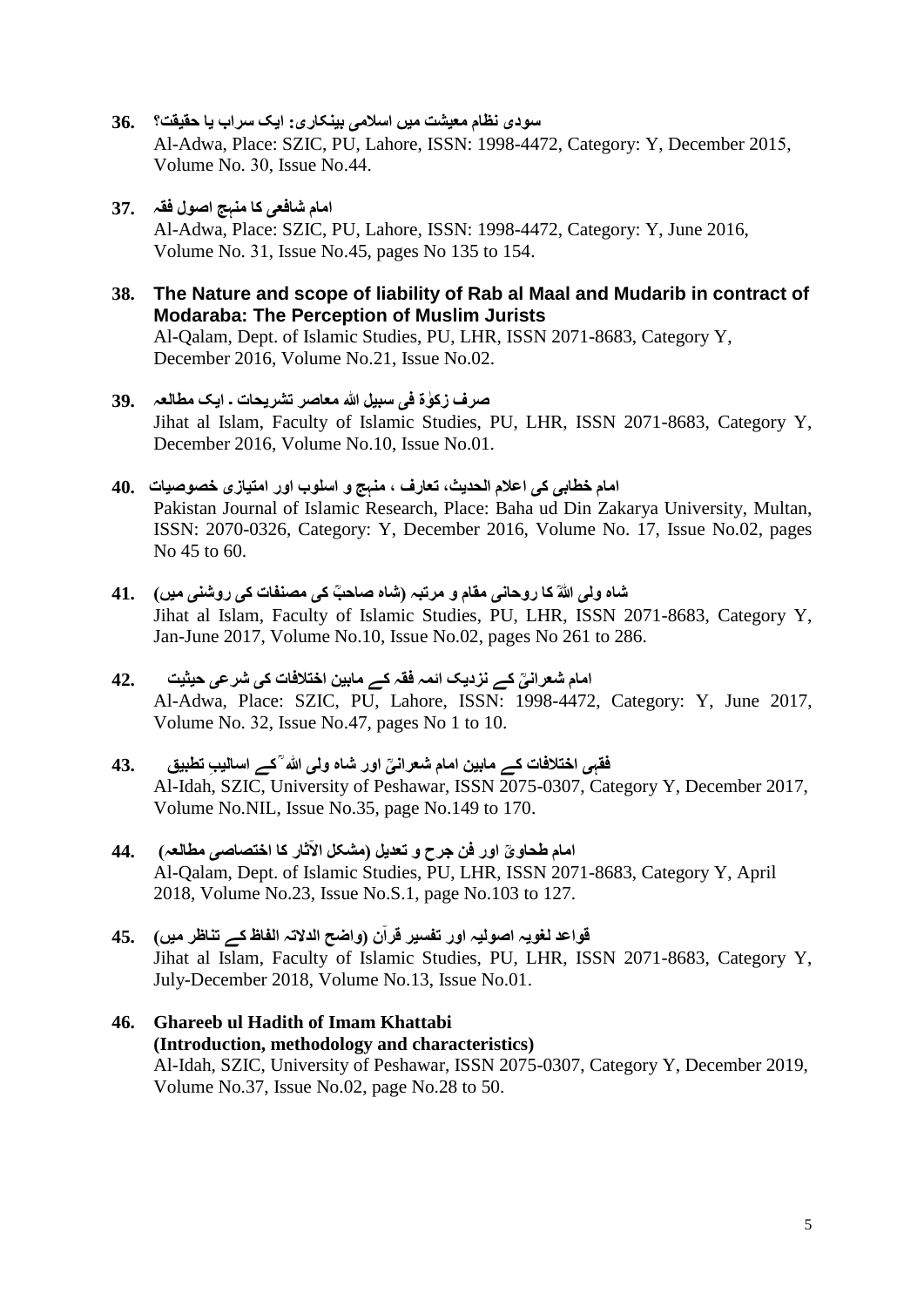معاصر اجاره ميں دفع ضرر اور تلفيق بين المذاہب كى فعاليت ہئيۃ المحاسبۃ والمراجعۃ كے فتاوىٰ كا تحقيقى جائزہ 47 Pakistan Journal of Islamic Research, Place: Baha ud Din Zakarya University, Multan, ISSN: 2070-0326, Category: Y, December 2019, Volume No. 20, Issue No.01, pages No 01 to 28.

### **BOOK AUTHORED:**

| 1. | <b>Book Title:</b> | قید و بند کا اسلامے تصور                                      |
|----|--------------------|---------------------------------------------------------------|
|    | Publisher:         | Sheikh Zayed Islamic Centre, University of the Punjab, Lahore |
|    | No. of Pages:      | 260                                                           |
|    | Year of Publish:   | 2009                                                          |
| 2. | <b>Book Title:</b> | Islamic Banking in Pakistan – An Analytical Study             |
|    |                    |                                                               |
|    | Publisher:         | Sheikh Zayed Islamic Centre, University of the Punjab, Lahore |
|    | No. of Pages:      | 70                                                            |

#### **THESES SUPERVISED AT M. PHIL LEVEL:**

| Sr.<br>No.     | <b>Name of Scholar</b>  | Year | عنوان مقالہ جات                                                                                 |
|----------------|-------------------------|------|-------------------------------------------------------------------------------------------------|
| 1              | Hafiz M. Ibrahim Khalil | 2000 | کتب اصول تفسیر ـ ایک تحقیقی جائز ہ                                                              |
| $\overline{2}$ | Hafiz Muhammad Ihsan    | 2000 | اولین اسلامی ریاست کا نظام شور ائیت                                                             |
| 3              | Muhammad Imran          | 2001 | قانون معاہدہ ـ فقہ اسلامی اور رائج الوقت قانون کا تقابلی جائزہ                                  |
| $\overline{4}$ | Naseem Mahmood          | 2001 | عاقلہ کے احکام و مسائل اور دورِ جدید میں اس کی صورتیں                                           |
| 5              | Attiq ur Rehman         | 2002 | بیوع فاسده عصرِ حاضر میں ـ ایک تحقیقی جائز ہ                                                    |
| 6              | Muhammad Jamil          | 2002 | ڈاکٹر غلام جیلانی برق ۔ انکار حدیث سے اثبات حدیث تک                                             |
| 7              | Abdur Rauf              | 2002 | برصغیر میں جدید فقہی مسائل پر فناویٰ کا جائز ہ (معاشی و سیاسی مسائل)                            |
| 8              | Muhammad Haseeb         | 2003 | امام السرخسي كي "المبسوط" كے جزء سوم كا ترجمہ و تخريج                                           |
| 9              | Abdur Rehman            | 2003 | زن و شوہر کے باہمی اختلاف میں یک طرفہ عدالتی فیصلہ کی شرعی                                      |
| 10             | <b>Abdul Mateen</b>     | 2004 | امام السرخسي كي "المبسوط"جلد ينجم كا ترجمہ و تخريج                                              |
| 11             | Ghulam Hussain          | 2004 | مولانا گوہر رحمن کی عل <i>می ،</i> دینی اور سیاسی خدمات ایک نجزیاتی مطال                        |
| 12             | Shazia Badar            | 2005 | قانونِ وراثت اسلام ا ور دیگر بڑے مذاہب میں ۔ ایک تقابلی مطالعہ                                  |
| 13             | M. Junaid Sharif        | 2006 | سرمایہ کاری کے اسلامی طریقے اور عصر حاضر میں درپیش مشکلات<br>ایک تحقیقی جائز ہ)                 |
| 14             | Muhammad Akram          | 2006 | امام السرخسي كي "المبسوط" جلد بفتم كا ترجمهو تخريج                                              |
| 15             | Nazir Ahmad Bhatti      | 2006 | ضبط ولادت كي شرعي حيثيت ( ايك تجزياتي مطالعہ)                                                   |
| 16             | Muhammad Ajmal          | 2007 | حدود آر ڈیننس ۱۹۷۹ء پر اعتر اضات کا تحقیقی وتنقیدی جائز ہ                                       |
| 17             | Abid Jamshaid           | 2007 | کثیر المذاہب مسلم اقلیتی معاشرے کے فقہی مسائل ۔ایک تحقیقی مطالعہ                                |
| 18             | Syed Muhammad Ismail    | 2007 | بیسویں صد <i>ی</i> عیسوی میں اصول فقہ پر لکھی جانے والی کتب۔ ایک تحقیق <mark>ے</mark><br>مطالعہ |
| 19             | Azhar Iqbal             |      | مفتـي محمد شفيع، مولانا محمد ادريس كاندهلوي، مفتـي عبدالشكور ترمذي) لم 2008<br>تحقيقي مطالعہ    |
| 20             | Shahzada Imran Ayub     | 2008 | سند و متن کے نقد میں شیخ البانی کا معیار تحقیق ایک تجزیاتی مطالعہ                               |
| 21             | Muhammad Zulfiqar       | 2008 | شمس الائمہ، السرخسي كي "المبسوط" جلد بشتم كا ترجمہ و تخريج                                      |
| 22             | Khizar Hayat            | 2009 | امام السرخسي كي "المبسوط" جلد دہم (جز انيس) كا اردو ترجمہ و تخريج                               |
| 23             | Rooh ul Amin            | 2010 | اصول الفقہ في فتح الباري                                                                        |
| 24             | Tahira Yasmin           | 2010 | ملا جیون کی فقہی خدمات                                                                          |
| 25             | Abdul Aziz              | 2010 | شرح معانی الآثار کا منہج۔ ایک تحقیقی جائز ہ                                                     |
| 26             | Hafiz Atif Iqbal        | 2011 | امام سرخسی کی المبسوط کے جز ، یاز دھم کا ترج <i>مہ</i> و تخریج                                  |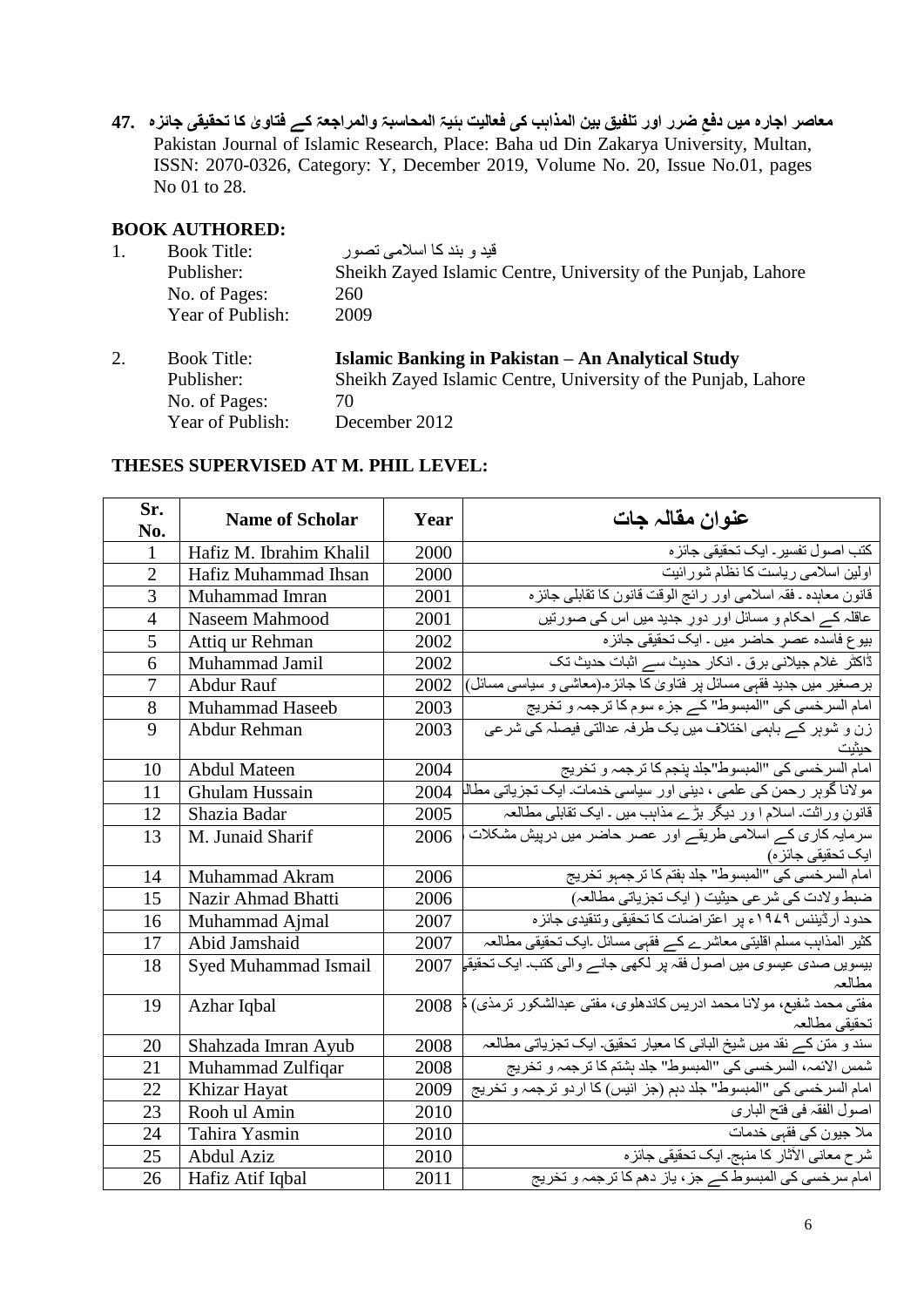| 27 | <b>Rahat Rafique</b> | 2011 | بدايتہ المجتهد كى كتاب – النكاح و كنا – الطلا ق ميں حنفى آراء كا تحقيقى  <br>مطالعہ       |
|----|----------------------|------|-------------------------------------------------------------------------------------------|
| 28 | <b>Kshif Bilal</b>   | 2012 | دار الحرب میں سود کی شر عی حیثیت : علمائے برصغیر کی آراء وافکار کا                        |
|    |                      |      | تحقيقي و تقابلي مطالعہ                                                                    |
| 29 | Hafiz M. Safdar      | 2013 | بِاکستان میں اسلامی بنکاری – اعتر اضات کا تحقیقی جائز ہ                                   |
| 30 | Atiq ur Rehman       | 2014 | خطیب بغدادی کی علوم حدیث میں خدمات اور اثرات (ایک تحقیقی و                                |
|    |                      |      | تجزياتي مطالعہ)                                                                           |
| 31 | Nomana Khalid        | 2015 | قاضی مجاہد اسلامی قاسمی کی فقہ اسلامی میں خدمات                                           |
| 32 | Zaheer ud Din Babar  | 2015 | علامہ نسفی کی فقہی خدمات ایک تجزیاتی مطالعہ                                               |
| 33 | <b>Sadaf Noreen</b>  | 2015 | شرشر ائط صحیح ابن حناب کا شرائط صحیحین سے تقابل (ایک تحقیقی                               |
|    |                      |      | مطالعہ )                                                                                  |
| 34 | Naveed Ahmed         | 2016 | مولاناً عاشق الٰہی بلند شہری کی فقہی خدمات۔۔۔ایک تحقیقی جائزہ                             |
| 35 | Sobia Anwer          | 2016 | صحيحين ميں انبياء۔۔۔ايک تحقيقي جائز ہ                                                     |
| 36 | Muhammad Tayyab      | 2017 | بچوں سے متعلق شر عی احکامات کا تحقیقی جائزہ                                               |
| 37 | Rashid Ahmed         | 2017 | تبذيب جامع المسانيد للخوارزمي                                                             |
| 38 | Hafiz Muhammad Ishaq | 2017 | حدیث رسول کے  ردوقبول کے روایتی معیارات اور  انکار حدیث کے جدیا                           |
|    |                      |      | ر جحانات۔ ایک تحقیقی جائز ہ                                                               |
| 39 | Muhammad Asghar Ali  | 2018 | كتاب الروح اور التذكره كي متفقہ مباحث كا تقابلي مطالعہ                                    |
| 40 | Sadia Munir          | 2018 | عورت اور منصب قضاء معاصر تناظر میں ایک تحقیقی جائزہ                                       |
| 41 | Islam Tayyab         | 2018 | شرح موطا امام مالكّ (امين احسن اصلاحيّ) تحقيقي مطالعہ                                     |
| 42 | Rizwan Bashir        | 2018 | ''كتب علوم الفروق'' تحقيقي و تقابلي مطالعہ ( الفروق للكر ابيسيِّ، الفروق                  |
|    |                      |      | للقرافيَّ، الفرق للجوينيَّ)<br>قواعد فقهيہ کے منابج و اساليب ايک نحقيقي اور تقابلي مطالعہ |
| 43 | M. Siddique Zia      | 2018 |                                                                                           |
|    |                      |      | (المنثور في القواعد للزركشي، الاشباه والنظائر للسبكي، القواعد لا بن رجب                   |
| 44 | Muhammad Ishfaq      | 2018 | جنبلی)<br>تاج العروس ميں الفاظِ قرآني کي تشريح ( ايک تحقيقي مطالعہ)                       |
| 45 |                      | 2018 | فقہ العبادات میں مولانا محمد ادر پس کاندھلو یؒ کی تحقیقات                                 |
|    | Sakhi Ullah Khan     |      |                                                                                           |
| 46 | <b>Komal Anwar</b>   | 2018 | Challenges of Product Development in Islamic Finance                                      |
|    |                      |      |                                                                                           |
| 47 | Mubarak Ali          | 2019 | حل مشكلات القرآن ميں صاحب اللباب كا منہج(سورۃ آل عمران و النساء كا                        |
|    |                      |      | اختصاصي مطالعہ)<br>امام نسائي كا جرح و تعديل ميں اسلوب تحقيقي مطالعہ                      |
| 48 | <b>Abdul Sattar</b>  | 2019 |                                                                                           |
| 49 | Hira Saleh           | 2019 | النكت والعيون للحاوردي كا منهج وا سلوب                                                    |
| 50 | Hafiz M. Mudassar    |      | علامہ انور شاہ كشميري كي علم الجرح والتعديل ميں خدمات و تحقيقي مطالم 2019                 |

# **THESES SUPERVISED AT PH.D. LEVEL:**

| Sr.<br>No.       | <b>Name of Scholar</b> | Year | <b>Topic</b>                                                                             |
|------------------|------------------------|------|------------------------------------------------------------------------------------------|
| 1.               | Muhammad Nawaz         | 2009 | (تحقيق و تحليل ) عزالدين عبدالسلام كا نظريہ مقاصد الشريعہ                                |
| 2.               | Hafiz M. Zubair        | 2010 | ایک تجزیاتی مطالعہ عصر حاضر میں اجتماعی اجتباد۔                                          |
| 3.               | <b>Junaid Sharif</b>   | 2013 | Modaraba Companies in Pakistan                                                           |
|                  |                        |      | (An Analytical Review in Islamic Perspective)                                            |
| $\overline{4}$ . | Saeed Ahmad            | 2014 | شعرانی اور شاه ولی الله کـــر نظریات کا نقابلی مطالعہ فقبی اختلاف و تطبیق <mark>ا</mark> |
|                  |                        |      | اماد                                                                                     |
| 5.               | Hafiz Muhammad Maaz    | 2014 | (تحقیقی جائز ہ) جدید مالی معاملات میں قبضہ کا شر عی تصور                                 |
| 6.               | Shahzada Imran Ayub    | 2014 | معالم السنن ميں امام خطابيؒ كا منہج(تحقيقى مطالعہ)                                       |
| 7.               | Masoud ul Sharif       | 2017 | تحریک بحالی حقوق نسواں ور پاکستان و مصر کے عائلی قوانین میں                              |
|                  |                        |      | اصلاحات : تنقيدي و تجزياتي مطالعہ                                                        |
| 8.               | Abdul Aziz             | 2017 | علم مشكل الحديث، فهم حديث ميں اس كى اہميت (مشكل الآثار لطحاوى كا                         |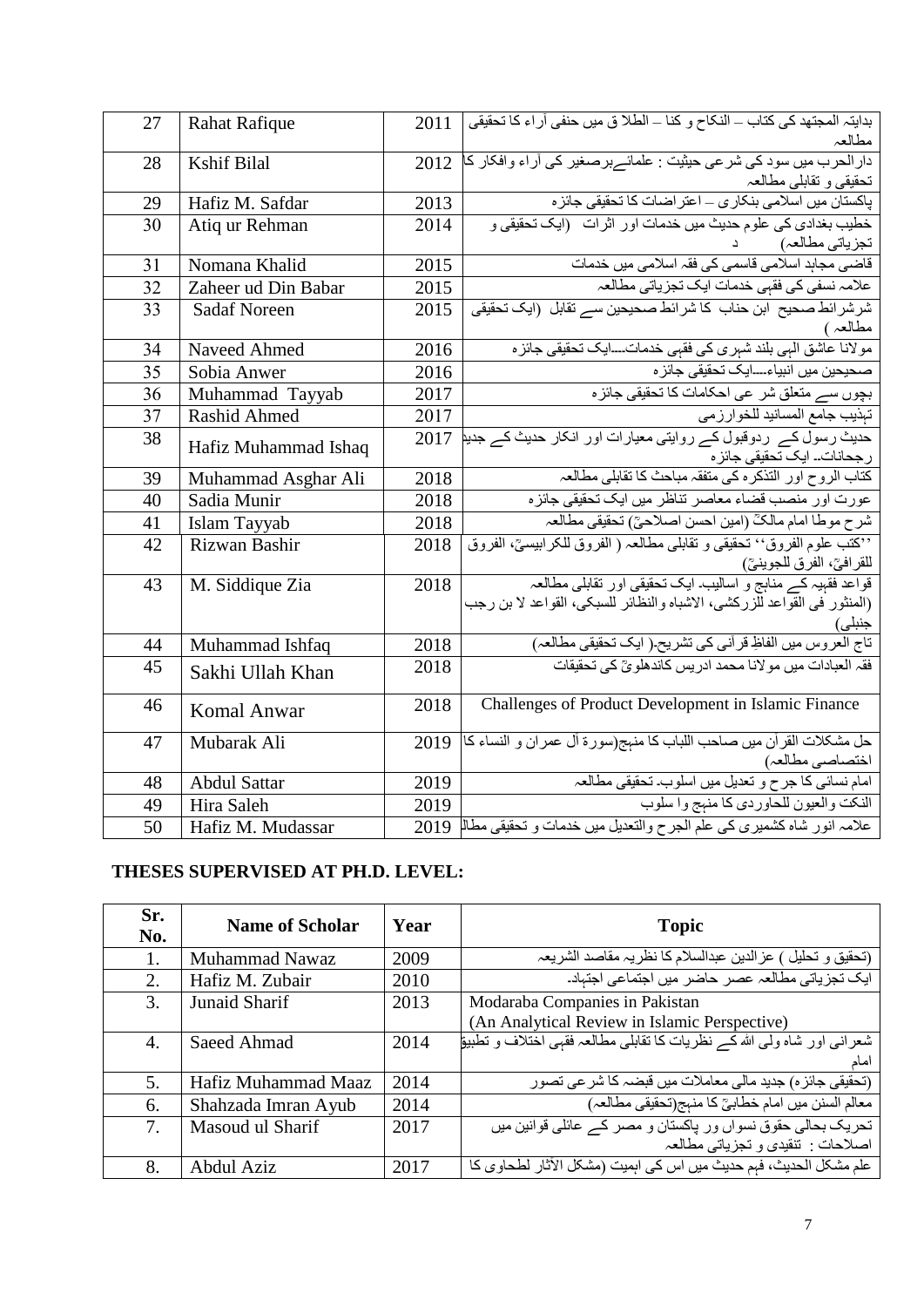|     |                   |      | اختصاصي مطالعہ )                                                   |
|-----|-------------------|------|--------------------------------------------------------------------|
|     | Muhammad Abdullah | 2018 | حنفي كتب اصول ميں شافعيہ كـــر اصول استنباط احكام كا تحقيقي مطالعہ |
| 10. | Hafiz Atif Igbal  | 2018 | پاکستان میں زکلوٰۃ وصول کرنے والے ادارے ، طریقہ کار اور شرعی حیثیا |
|     | Muhammad Abdullah | 2019 | حنفی کتب اصول میں شافعیہ کے اصول استنباطِ احکام کا تحقیقی مطالعہ   |

# **THESIS UNDER SUPERVISION:**

| M.Phil. | 6 |
|---------|---|
| Ph.D.   |   |

# **EVALUATION OF THESES:**

| <b>Class</b> | No. of theses |
|--------------|---------------|
| M.A          | 10            |

### **LECTURES DELIVERED IN SEMINARS/WORKSHOPS**

| 1. | Topic:     | <b>The sources of Islamic Studies</b>                        |
|----|------------|--------------------------------------------------------------|
|    | Dates:     | $9th$ June 2000 and $26th$ January 2001                      |
|    | Venue:     | Regional Centre, Higher Education commission,                |
|    |            | Lahore                                                       |
|    | Organizer: | Higher Education Commission, Islamabad                       |
| 2. | Topic:     | Procedural Law of Islam-I, II, III                           |
|    | Dates:     | 19th March 2001 to 21st March 2001                           |
|    | Venue:     | Sheikh Zayed Islamic Centre                                  |
|    |            | University of the Punjab, Lahore                             |
|    | Organizer: | Shariah Academy, International Islamic University, Islamabad |
| 3. | Topic:     | <b>Hudood</b>                                                |
|    | Date:      | November 2002                                                |
|    | Venue:     | Regional Office Allama Iqbal Open University,                |
|    |            | Lahore                                                       |
|    | Organizer: | Allama Iqbal Open University, Islamabad                      |
| 4. | Topic:     | قصاص وديت                                                    |
|    | Date:      | November 2002                                                |
|    | Venue:     | Regional Office Allama Iqbal Open University,                |
|    |            | Lahore                                                       |
|    | Organizer: | Allama Iqbal Open University, Islamabad                      |
| 5. | Topic:     | حکم شر عی                                                    |
|    | Date:      | November 2002                                                |
|    | Venue:     | Regional Office Allama Iqbal Open University,                |
|    |            | Lahore                                                       |
|    | Organizer: | Allama Iqbal Open University, Islamabad                      |
| 6. | Topic:     | مقاصد شريعت                                                  |
|    | Date:      | April 2003                                                   |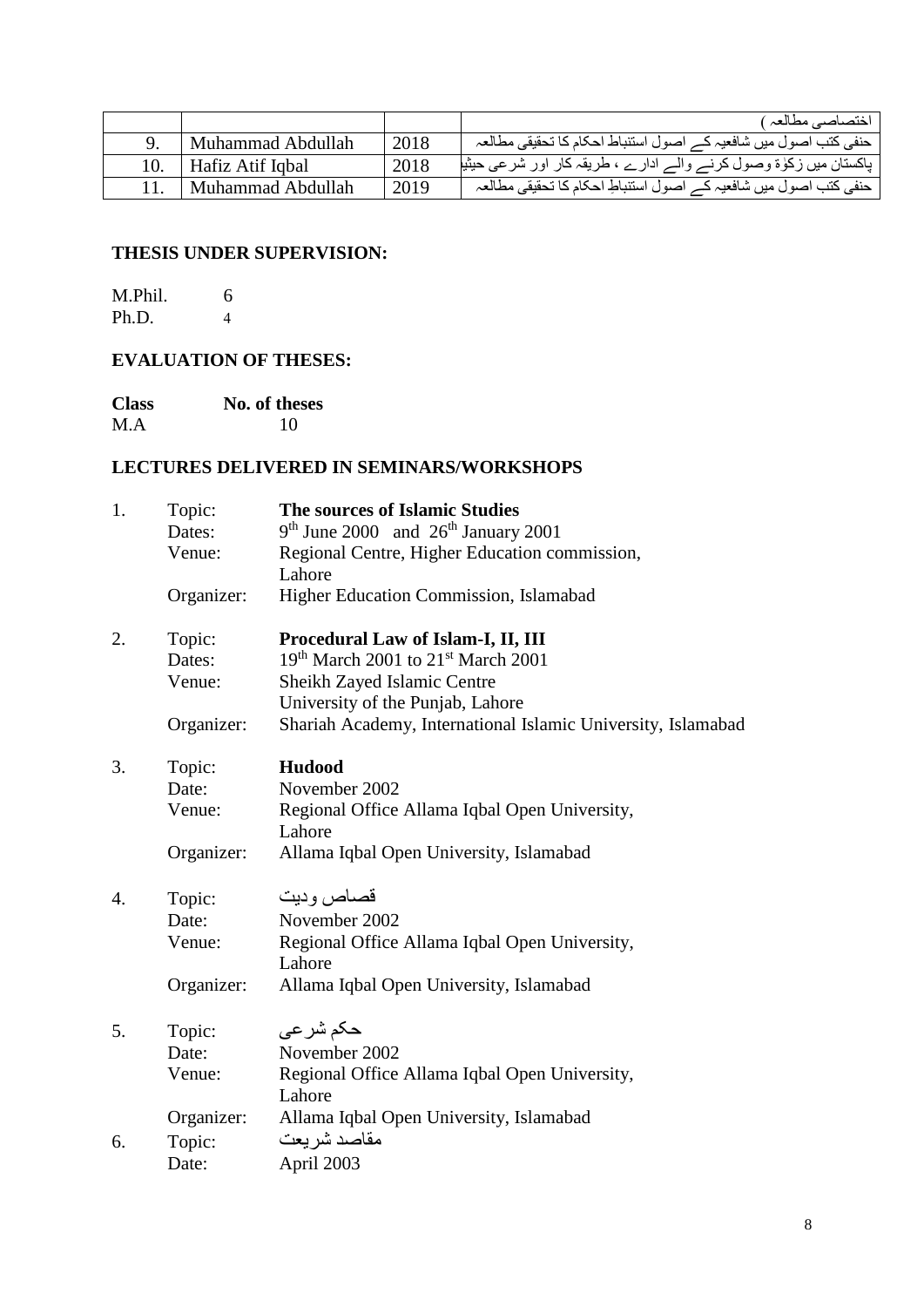|     | Venue:     | Regional Office Allama Iqbal Open University,<br>Lahore |
|-----|------------|---------------------------------------------------------|
|     | Organizer: | Allama Iqbal Open University, Islamabad                 |
| 7.  | Topic:     | حکم شر عی                                               |
|     | Date:      | April 2003                                              |
|     | Venue:     | Regional Office Allama Iqbal Open University<br>Lahore  |
|     | Organizer: | Allama Iqbal Open University, Islamabad                 |
| 8.  | Topic:     | جرم اور اس کے ارکان                                     |
|     | Date:      | April 2003                                              |
|     | Venue:     | Regional Office Allama Iqbal Open University<br>Lahore  |
|     | Organizer: | Allama Iqbal Open University, Islamabad                 |
| 9.  | Topic:     | <b>Islamic Philosophy of Punishment</b>                 |
|     | Date:      | April 2003                                              |
|     | Venue:     | Regional Office Allama Iqbal Open University,<br>Lahore |
|     | Organizer: | Allama Iqbal Open University, Islamabad                 |
| 10. | Topic:     | تعازير                                                  |
|     | Date:      | April 2003                                              |
|     | Venue:     | Regional Office Allama Iqbal Open University,<br>Lahore |
|     | Organizer: | Allama Iqbal Open University, Islamabad                 |
| 11. | Topic:     | <b>Rights of Prisoners in Islam</b>                     |
|     | Date:      | June 2003                                               |
|     | Venue:     | Jail Staff Training Institute, Lahore                   |
|     | Organizer: | Jail Staff Training Institute, Lahore                   |
| 12. | Topic:     | دعویٰ اور اس کی شرائط                                   |
|     | Date:      | March 2004                                              |
|     | Venue:     | Regional Office Allama Iqbal Open University,<br>Lahore |
|     | Organizer: | Allama Iqbal Open University, Islamabad                 |
| 13. | Topic:     | طر ق اثبات دعو يٰ                                       |
|     | Date:      | March 2004                                              |
|     | Venue:     | Regional Office Allama Iqbal Open University,           |
|     | Organizer: | Lahore<br>Allama Iqbal Open University, Islamabad       |

| 14. | Topic: | <b>Family Laws Ordinance 1961- A Critical Review</b> |
|-----|--------|------------------------------------------------------|
|     | Date:  | <b>June 2004</b>                                     |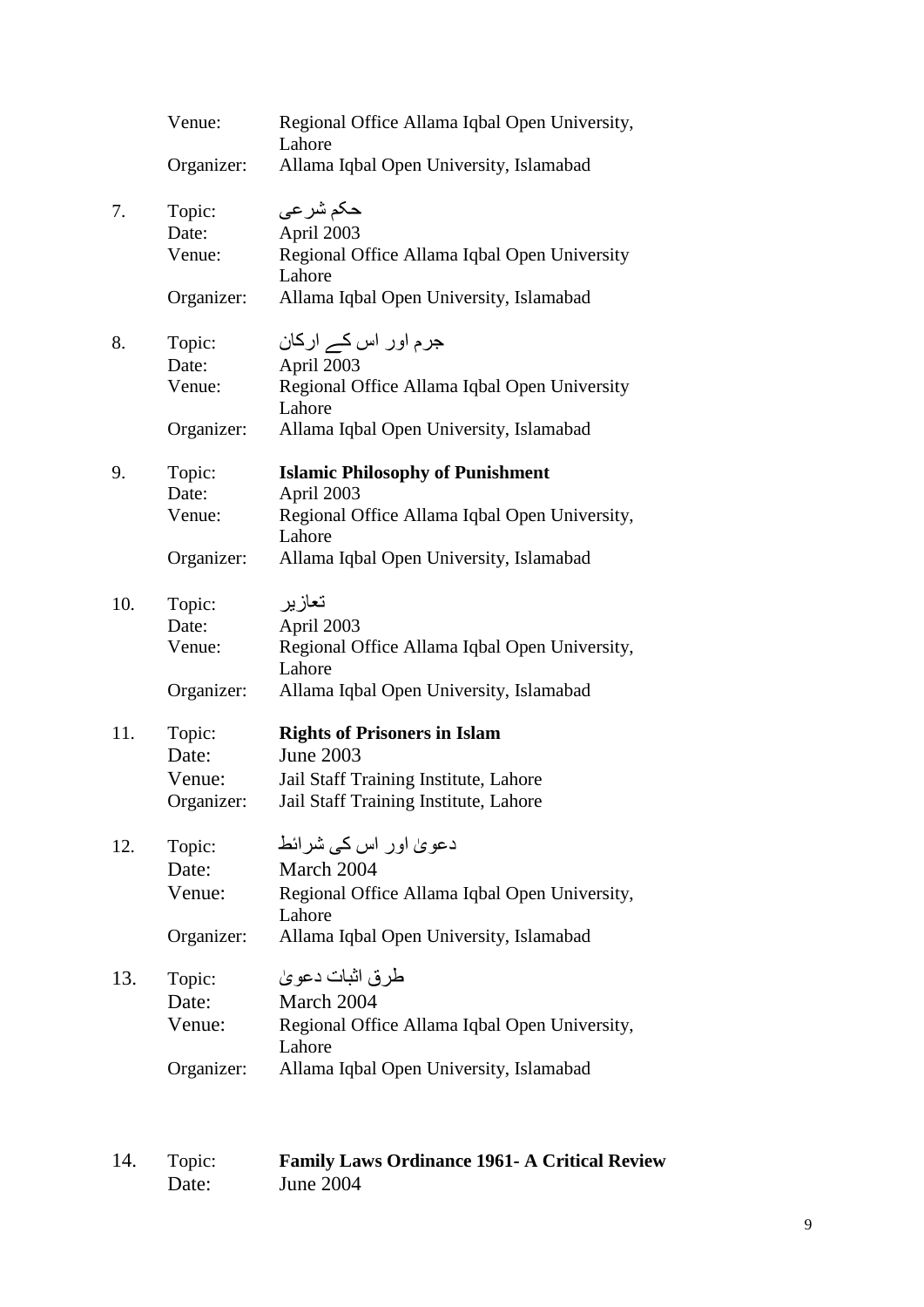|     | Venue:          | Regional Centre, Higher Education Commission<br>Lahore                             |
|-----|-----------------|------------------------------------------------------------------------------------|
|     | Organizer:      | Higher Education Commission, Islamabad                                             |
| 15. | Topic:<br>Date: | جدید معاشی مسائل کا حل اور شرکتِ مضاربت<br>$29th$ to 31 <sup>st</sup> January 2013 |

| Date:      | $29th$ to 31 <sup>st</sup> January 2013 |
|------------|-----------------------------------------|
| Venue:     | Islamia University Bahawalpur           |
| Organizer: | Higher Education Commission, Islamabad  |

# **OTHER ASSIGNMENTS:**

1. Advisor Students 1991 to 1995

1998 to Date

- 2. Incharge Examination 1995 to 1998
- 3. Member Board of Studies 1991 to date
- 4. Internal Auditor
- 5. Member Departmental Doctoral Programme Committee
- 6. Editor research journal "Al-Adwa'"

# **CURRICULUM DEVELOPMENT:**

- Participated in Development / revision of B.A. (Hons) syllabus 3 times.
- Participated in Development / revision of M.A. Islamic Studies syllabus 3 times
- Participated in Development / revision of M. Phil. Islamic Studies syllabus 2 times
- $\triangleright$  Participated in Development of Diploma in Sharia syllabi

# **WORKSHOPS ATTENDED:**

Staff Development Workshop for University Teachers arranged by HEC at Institute of Administrative Sciences, University of the Punjab from 8-6-2005 to 6-7-2005.

Fifteen days training workshop at National University of Modern Languages Islamabad.

# **NATIONAL CONFERENCES ATTENDED:**

All below mentioned Conferences were organized by Sheikh Zayed Islamic Centre, University of the Punjab, Lahore.

| $\mathbf{1}$ . | 16-5-2002                       | Seerat-e-Rahmat-e-Kainat Conference                            |
|----------------|---------------------------------|----------------------------------------------------------------|
| 2.             | 18-03-2003                      | I ftahad in the current era and its practical dimension        |
|                | 3. $15-01-2003$ to $16-01-2003$ | Muslim World in 2050                                           |
|                | 4. 17-05-2005                   | Muslim World: Issues & Problems in Contemporary<br>Perspective |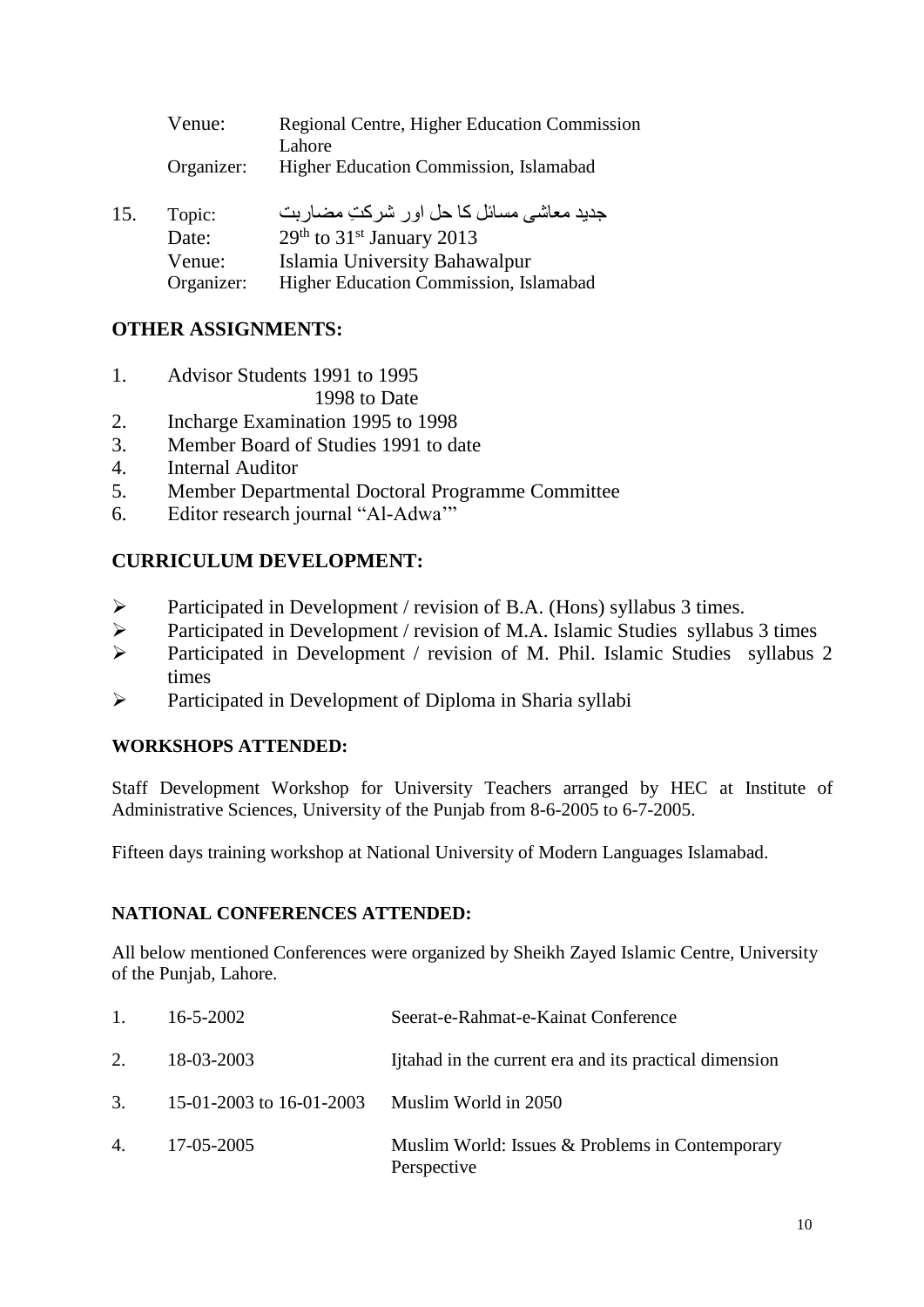| 5. | 19-05-2005               | Tehrike-Azadi-e-Niswan                                                         |
|----|--------------------------|--------------------------------------------------------------------------------|
| 6. | 24-04-2001 to 25-04-2001 | Critical analysis of Western Civilization                                      |
| 7. | 28-04-2004 to 29-04-2004 | <b>Western Social Sciences</b>                                                 |
| 8. | 14-05-2007 to 15-05-2007 | Concept of Jehad in Islam<br>Organized by Faculty of Islamic Studies, PU, LHR. |
| 9. | March 2016               | National Seerat Seminar<br>Organized by Sheikh Zayed Islamic Centre, Karachi   |

#### **INTERNATIONAL CONFERENCES PARTICIPATED AND PRESENTED PAPER:**

1. 2  $2<sup>nd</sup>$  international seminar on Islamic Thought in University of Kebangsaan, Bangi, Selango, Malaysia participated and presented paper.

Topic: Islamic Concept of Legal Person - An Analytical Study Date:  $6<sup>th</sup>$  to  $7<sup>th</sup>$  October 2009 Organizer: Faculty of Islamic Studies, UKM, Bangi, Malaysia

- 2. International Educational Conference on the topic of "*Contemporary Educational Issues and their Solutions in the light of Seerah of the Holy Prophet (SAW)"* was held on 30<sup>th</sup> April to 1<sup>st</sup> May 2016 at RIPHAH International University, Faisalabad Campus*.*
- 3. International Seerat Conference on the topic of "Compatibility of Seerat-e-Rasool (SAW) With Modern Age and Contemporary Challenges was held on March 21-22, 2018 at Institute of Arabic and Islamic Studies, Govt. College Women University, Sialkot.
- 4. Participated and contributed as paper presenter in International Quran Conference held on May 12-14, 2014 at Seerat Chair, Faculty of Islamic Learning, Islamia University Bahawalpur.
- 5. Participated and contributed as paper presenter in  $6<sup>th</sup>$  International Seerat Conference held on May 11-13, 2015 at Seerat Chair, Faculty of Islamic Learning, Islamia University Bahawalpur.

#### **NATIONAL CONFERENCES ATTENDED:**

1. The Emergence  $\&$  Development of Islamic Civilization was held on  $23<sup>rd</sup>$  February 2006 at Dept. of History & Pakistan Study Centre, University of the Punjab, Lahore.